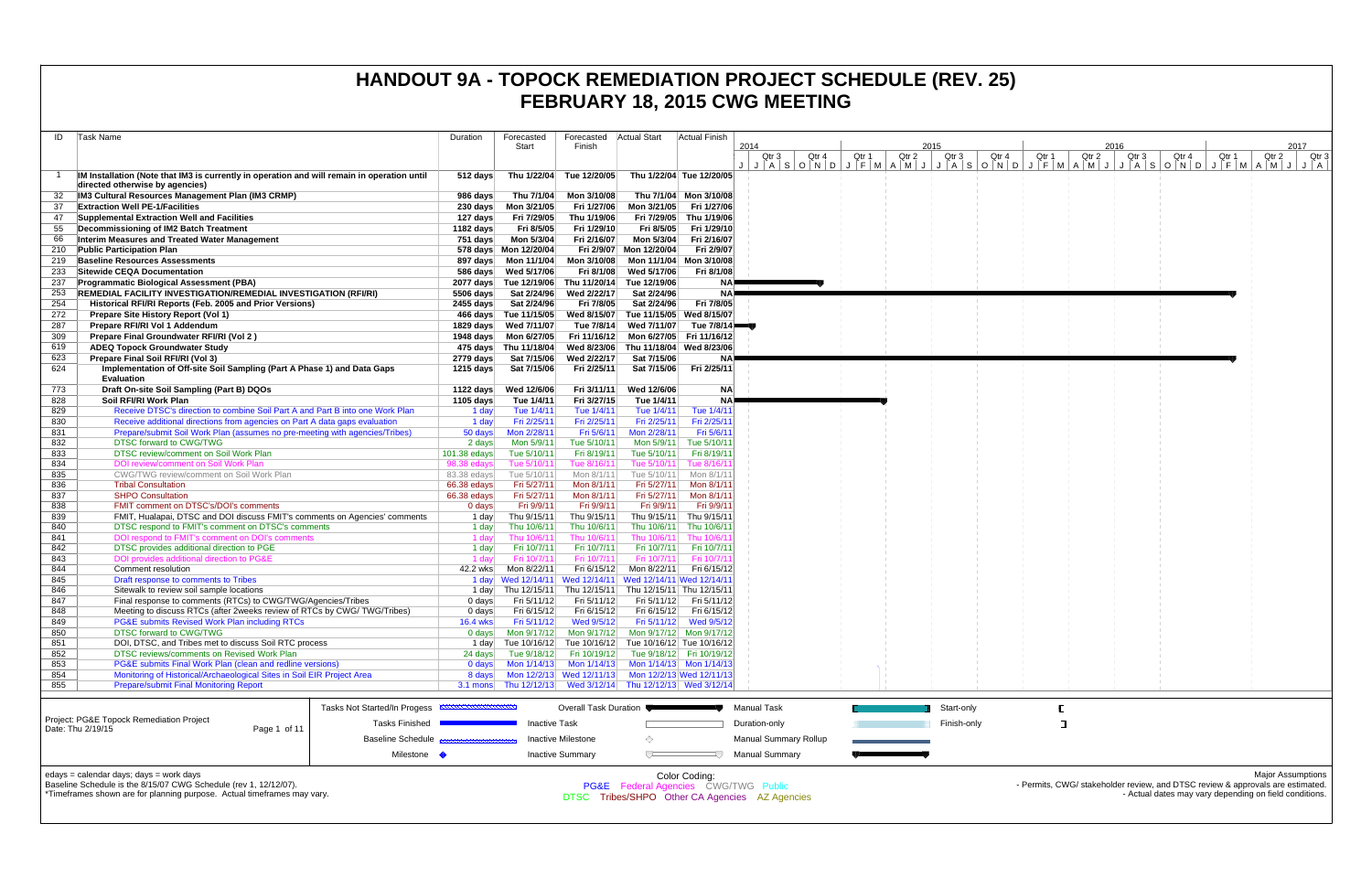| ID         | Task Name                                                                                                                                                                                   | Duration           | Forecasted                         | Forecasted                   | <b>Actual Start</b>                                             | <b>Actual Finish</b>     |                                                                                 |              |                    |                |       |                        |       |                                                                                                                                          |                          |
|------------|---------------------------------------------------------------------------------------------------------------------------------------------------------------------------------------------|--------------------|------------------------------------|------------------------------|-----------------------------------------------------------------|--------------------------|---------------------------------------------------------------------------------|--------------|--------------------|----------------|-------|------------------------|-------|------------------------------------------------------------------------------------------------------------------------------------------|--------------------------|
|            |                                                                                                                                                                                             |                    | Start                              | Finish                       |                                                                 |                          | 2014<br>Qtr 3<br>Qtr 4                                                          | Qtr 1        | 2015<br>Qtr 2      | Qtr 3<br>Qtr 4 | Qtr 1 | 2016<br>Qtr 2<br>Qtr 3 | Qtr 4 | Qtr 1<br>Qtr 2                                                                                                                           | 2017<br>Qtr 3            |
|            |                                                                                                                                                                                             |                    |                                    |                              |                                                                 |                          | LIMANIJ I FIMANIJ I ALSOND J FIMANIJ I ALSOND J FIMANIJ I ALSOND J FIMANIJ I AL |              |                    |                |       |                        |       |                                                                                                                                          |                          |
| 856        | <b>State CEQA evaluation</b>                                                                                                                                                                |                    | 620 days Mon 11/12/12              |                              | Fri 3/27/15 Mon 11/12/12                                        |                          |                                                                                 |              |                    |                |       |                        |       |                                                                                                                                          |                          |
| 857        | <b>Prepare Notice of Preparation</b>                                                                                                                                                        |                    |                                    |                              | 13 days  Mon 11/12/12  Wed 11/28/12  Mon 11/12/12  Wed 11/28/12 |                          |                                                                                 |              |                    |                |       |                        |       |                                                                                                                                          |                          |
| 865        | <b>NOP Public Review</b>                                                                                                                                                                    |                    |                                    |                              | 34 days Wed 11/28/12 Mon 1/14/13 Wed 11/28/12 Mon 1/14/13       |                          |                                                                                 |              |                    |                |       |                        |       |                                                                                                                                          |                          |
| 868        | <b>Prepare Draft EIR</b>                                                                                                                                                                    | 390 days           | <b>Mon 1/7/13</b>                  | Fri 7/4/14                   | <b>Mon 1/7/13</b>                                               | <b>Fri 7/4/14</b>        |                                                                                 |              |                    |                |       |                        |       |                                                                                                                                          |                          |
| 885<br>886 | <b>Draft EIR Public Review</b><br>DTSC approved a request for extension of the Public Comment Period                                                                                        | 44 days            | Mon 7/7/14<br>Mon 8/11/14          | Fri 9/5/14<br>Mon 8/11/14    | Mon 7/7/14<br>Mon 8/11/14 Mon 8/11/14                           | Fri 9/5/14               | $8/11$ $\bullet$                                                                |              |                    |                |       |                        |       |                                                                                                                                          |                          |
| 887        | 60-Day Public Review                                                                                                                                                                        | 0 days<br>60 edays | Mon 7/7/14                         | Fri 9/5/14                   | Mon 7/7/14                                                      | Fri 9/5/14               |                                                                                 |              |                    |                |       |                        |       |                                                                                                                                          |                          |
| 888        | <b>Public Meeting/Hearing</b>                                                                                                                                                               | 4.38 edays         | Mon 7/21/14                        | Fri 7/25/14                  | Mon 7/21/14                                                     | Fri 7/25/14              | <b>TELESCOPE</b>                                                                |              |                    |                |       |                        |       |                                                                                                                                          |                          |
| 889        | Final EIR, Response to Comments, Findings, MMRP                                                                                                                                             | 126 days           | Mon 9/8/14                         | Mon 3/2/15                   | Mon 9/8/14                                                      | Mon 3/2/15               |                                                                                 |              |                    |                |       |                        |       |                                                                                                                                          |                          |
| 890        | <b>DEIR Comment Review and Characterization</b>                                                                                                                                             | 2 wks              | Mon 9/8/14                         | Fri 9/19/14                  | Mon 9/8/14                                                      | Fri 9/19/14              |                                                                                 |              |                    |                |       |                        |       |                                                                                                                                          |                          |
| 891        | <b>ESA Compile &amp; Prepare 1st Admin Draft RTC/EIR revision</b>                                                                                                                           | 50 days            | Mon 9/22/14                        | Fri 11/28/14                 | Mon 9/22/14 Fri 11/28/14                                        |                          |                                                                                 |              |                    |                |       |                        |       |                                                                                                                                          |                          |
| 892        | <b>DTSC/ESA Response Direction Meeting</b>                                                                                                                                                  | 0 days             | Mon 9/22/14                        | Mon 9/22/14                  | Mon 9/22/14 Mon 9/22/14                                         |                          | 9/22                                                                            |              |                    |                |       |                        |       |                                                                                                                                          |                          |
| 893        | <b>Cultural Resources Mitigation Measure Meeting</b>                                                                                                                                        | 0 days             | Wed 10/1/14                        | Wed 10/1/14                  | Wed 10/1/14 Wed 10/1/14                                         |                          | 10/1                                                                            |              |                    |                |       |                        |       |                                                                                                                                          |                          |
| 894        | <b>ESA Compiles 1st Admin Draft RTC/EIR</b>                                                                                                                                                 | 10 wks             | Mon 9/22/14                        | Fri 11/28/14                 | Mon 9/22/14 Fri 11/28/14                                        |                          |                                                                                 |              |                    |                |       |                        |       |                                                                                                                                          |                          |
| 895        | DTSC Review 1st Admin Draft RTC/FEIR/Findings/MMRP                                                                                                                                          | 3 wks              | Mon 12/1/14                        | Fri 12/19/14                 | Mon 12/1/14 Fri 12/19/14                                        |                          |                                                                                 |              |                    |                |       |                        |       |                                                                                                                                          |                          |
| 896        | <b>DTSC/ESA Comment Resolution Meeting</b>                                                                                                                                                  | 1 day              | Fri 12/19/14                       | Fri 12/19/14                 | Fri 12/19/14 Fri 12/19/14                                       |                          |                                                                                 |              |                    |                |       |                        |       |                                                                                                                                          |                          |
| 897<br>898 | <b>ESA/DTSC resolve Final EIR Outstanding Issues</b><br><b>DTSC/ESA Comment Resolution Meeting</b>                                                                                          | $0.2$ wks          | 3 wks   Mon 12/22/14<br>Tue 1/6/15 | Tue 1/6/15                   | Fri 1/9/15 Mon 12/22/14<br>Tue 1/6/15                           | Fri 1/9/15<br>Tue 1/6/15 |                                                                                 |              |                    |                |       |                        |       |                                                                                                                                          |                          |
| 899        | <b>ESA Prepare Screencheck FEIR</b>                                                                                                                                                         | 4 wks              | Mon 1/12/15                        | Fri 2/6/15                   | Mon 1/12/15                                                     | Fri 2/6/15               |                                                                                 |              |                    |                |       |                        |       |                                                                                                                                          |                          |
| 900        | <b>DTSC Review Screencheck FEIR</b>                                                                                                                                                         | 3.2 wks            | Mon 2/9/15                         | Mon 3/2/15                   | Mon 2/9/15                                                      | Mon 3/2/15               |                                                                                 |              |                    |                |       |                        |       |                                                                                                                                          |                          |
| 901        | <b>Findings, SOCs, Resolutions</b>                                                                                                                                                          |                    |                                    |                              | Fri 3/6/15 Mon 12/15/14                                         | Fri 3/6/15               |                                                                                 |              |                    |                |       |                        |       |                                                                                                                                          |                          |
| 902        | <b>ESA Prepare Findings/SOCs/Resolutions and Legal Review</b>                                                                                                                               |                    | 25 days Mon 12/15/14               |                              | Fri 1/16/15 Mon 12/15/14                                        | Fri 1/16/15              |                                                                                 |              |                    |                |       |                        |       |                                                                                                                                          |                          |
| 903        | <b>DTSC Review Findings/SOCs/Resolutions</b>                                                                                                                                                | 5 wks              | Mon 1/19/15                        | Fri 2/20/15                  | Mon 1/19/15                                                     | Fri 2/20/15              |                                                                                 |              |                    |                |       |                        |       |                                                                                                                                          |                          |
| 904        | <b>ESA Prepare Final Findings/SOCs/Resolutions</b>                                                                                                                                          | 2 wks              | Mon 2/23/15                        | Fri 3/6/15                   | Mon 2/23/15                                                     | Fri 3/6/15               |                                                                                 |              |                    |                |       |                        |       |                                                                                                                                          |                          |
| 905        | <b>Bat Habitat Assessment</b>                                                                                                                                                               | 10 days            | Thu 1/29/15                        | <b>Wed 2/11/15</b>           | Thu 1/29/15 Wed 2/11/15                                         |                          |                                                                                 | w            |                    |                |       |                        |       |                                                                                                                                          |                          |
| 906        | <b>Bat Habitat Assessment</b>                                                                                                                                                               | 2 days             | Thu 1/29/15                        | Fri 1/30/15                  | Thu 1/29/15                                                     | Fri 1/30/15              |                                                                                 |              |                    |                |       |                        |       |                                                                                                                                          |                          |
| 907        | <b>Bat Habitat Assessment White Paper</b>                                                                                                                                                   | 8 days             | Mon 2/2/15                         | Wed 2/11/15                  |                                                                 | Mon 2/2/15 Wed 2/11/15   |                                                                                 |              |                    |                |       |                        |       |                                                                                                                                          |                          |
| 908<br>909 | FEIR Production, Certification, Notice of Determination<br><b>ESA Produces FEIR</b>                                                                                                         | 15 days<br>5 days  | Mon 3/9/15<br>Mon 3/9/15           | Fri 3/27/15<br>Fri 3/13/15   | <b>NA</b><br><b>NA</b>                                          | <b>NA</b><br><b>NA</b>   |                                                                                 | $\mathbf{z}$ |                    |                |       |                        |       |                                                                                                                                          |                          |
| 910        | 10 Day FEIR Circulation                                                                                                                                                                     | 10 edays           | Mon 3/16/15                        | Thu 3/26/15                  | <b>NA</b>                                                       | <b>NA</b>                |                                                                                 |              |                    |                |       |                        |       |                                                                                                                                          |                          |
| 911        | <b>DTSC Certifies Final EIR</b>                                                                                                                                                             | 0 days             | Thu 3/26/15                        | Thu 3/26/15                  | <b>NA</b>                                                       | <b>NA</b>                |                                                                                 | 3/26         |                    |                |       |                        |       |                                                                                                                                          |                          |
| 912        | <b>ESA Files Notice of Determination</b>                                                                                                                                                    | 2 days             | Thu 3/26/15                        | Fri 3/27/15                  | <b>NA</b>                                                       | <b>NA</b>                |                                                                                 |              |                    |                |       |                        |       |                                                                                                                                          |                          |
| 913        | <b>DTSC approve Final Work Plan</b>                                                                                                                                                         | 0 days             | Thu 3/26/15                        | Thu 3/26/15                  | <b>NA</b>                                                       | <b>NA</b>                |                                                                                 | 3/26         |                    |                |       |                        |       |                                                                                                                                          |                          |
| 914        | <b>DOI approve Final Work Plan</b>                                                                                                                                                          | 0 days             | Thu 3/26/15                        | Thu 3/26/15                  | <b>NA</b>                                                       |                          |                                                                                 | 3/26         |                    |                |       |                        |       |                                                                                                                                          |                          |
| 915        | <b>Work Plan Implementation/Data Analysis</b>                                                                                                                                               | 256 days           | Thu 3/26/15                        | Thu 3/17/16                  | <b>NA</b>                                                       | <b>NA</b>                |                                                                                 |              |                    |                |       |                        |       |                                                                                                                                          |                          |
| 916<br>917 | <b>Permitting/Planning for Field Work</b><br><b>Field mobilization</b>                                                                                                                      | 2 mons             | Thu 3/26/15<br>Thu 5/7/15          | Fri 5/22/15<br>Wed 6/17/15   | <b>NA</b><br><b>NA</b>                                          | <b>NA</b><br><b>NA</b>   |                                                                                 |              |                    |                |       |                        |       |                                                                                                                                          |                          |
| 918        | Stakeholder Attending Kick-Off Meeting at Site*                                                                                                                                             | 30 days<br>0 days  | Thu 6/18/15                        | Thu 6/18/15                  | <b>NA</b>                                                       | <b>NA</b>                |                                                                                 |              | 6/18               |                |       |                        |       |                                                                                                                                          |                          |
| 919        | Stakeholder Attending Kick-Off Meeting at Site*                                                                                                                                             | 0 days             | Thu 6/18/15                        | Thu 6/18/15                  | <b>NA</b>                                                       | <b>NA</b>                |                                                                                 |              | $6/18$ $\triangle$ |                |       |                        |       |                                                                                                                                          |                          |
| 920        | Stakeholder Attending Kick-Off Meeting at Site*                                                                                                                                             | 0 days             | Thu 6/18/15                        | Thu 6/18/15                  | <b>NA</b>                                                       | <b>NA</b>                |                                                                                 |              | 6/18               |                |       |                        |       |                                                                                                                                          |                          |
| 921        | Stakeholder Attending Kick-Off Meeting at Site*                                                                                                                                             | 0 days             | Thu 6/18/15                        | Thu 6/18/15                  | <b>NA</b>                                                       | <b>NA</b>                |                                                                                 |              | 6/18               |                |       |                        |       |                                                                                                                                          |                          |
| 922        | Stakeholder Attending Kick-Off Meeting at Site*                                                                                                                                             | 0 days             | Thu 6/18/15                        | Thu 6/18/15                  | <b>NA</b>                                                       | <b>NA</b>                |                                                                                 |              | 6/18               |                |       |                        |       |                                                                                                                                          |                          |
| 923        | Field Implementation (field duration will depend on field conditions, ability to perform<br>field work concurrently, and ability to reach timely decisions on additional sampling<br>needs) | 273 edays          |                                    | Thu 6/18/15 Thu 3/17/16      | <b>NA</b>                                                       | <b>NAI</b>               |                                                                                 |              |                    |                |       |                        |       |                                                                                                                                          |                          |
| 924        | <b>Reporting (RFI/RI Volume 3)</b>                                                                                                                                                          |                    |                                    |                              | <b>NA</b>                                                       | <b>NA</b>                |                                                                                 |              |                    |                |       |                        |       |                                                                                                                                          |                          |
| 925        | Prepare Draft RFI/RI Vol 3 report (duration is estimated and will be verified/adjusted<br>after completion of Soil RFI/RI Field Implementation)                                             | 3 mons             |                                    | Mon 3/21/16 Wed 6/15/16      | <b>NA</b>                                                       | <b>NA</b>                |                                                                                 |              |                    |                |       |                        |       |                                                                                                                                          |                          |
| 926        | DTSC sends report to CWG/TWG and Tribes                                                                                                                                                     | 3 days             |                                    | Thu 6/16/16 Mon 6/20/16      | <b>NA</b>                                                       | <b>NA</b>                |                                                                                 |              |                    |                |       |                        |       |                                                                                                                                          |                          |
|            | Tasks Not Started/In Progess                                                                                                                                                                |                    |                                    | <b>Overall Task Duration</b> |                                                                 |                          | Manual Task                                                                     |              |                    | Start-only     |       |                        |       |                                                                                                                                          |                          |
|            | Project: PG&E Topock Remediation Project<br>Tasks Finished                                                                                                                                  |                    | <b>Inactive Task</b>               |                              |                                                                 |                          | Duration-only                                                                   |              |                    | Finish-only    | ¬     |                        |       |                                                                                                                                          |                          |
|            | Date: Thu 2/19/15<br>Page 2 of 11<br><b>Baseline Schedule</b>                                                                                                                               |                    |                                    | <b>Inactive Milestone</b>    | ◇                                                               |                          | Manual Summary Rollup                                                           |              |                    |                |       |                        |       |                                                                                                                                          |                          |
|            | Milestone •                                                                                                                                                                                 |                    |                                    | <b>Inactive Summary</b>      | $\sqrt{}$                                                       |                          | <b>Manual Summary</b>                                                           |              |                    |                |       |                        |       |                                                                                                                                          |                          |
|            | edays = calendar days; days = work days<br>Baseline Schedule is the 8/15/07 CWG Schedule (rev 1, 12/12/07).<br>*Timeframes shown are for planning purpose. Actual timeframes may vary.      |                    |                                    |                              | PG&E Federal Agencies CWG/TWG Public                            | Color Coding:            | DTSC Tribes/SHPO Other CA Agencies AZ Agencies                                  |              |                    |                |       |                        |       | - Permits, CWG/ stakeholder review, and DTSC review & approvals are estimated.<br>- Actual dates may vary depending on field conditions. | <b>Major Assumptions</b> |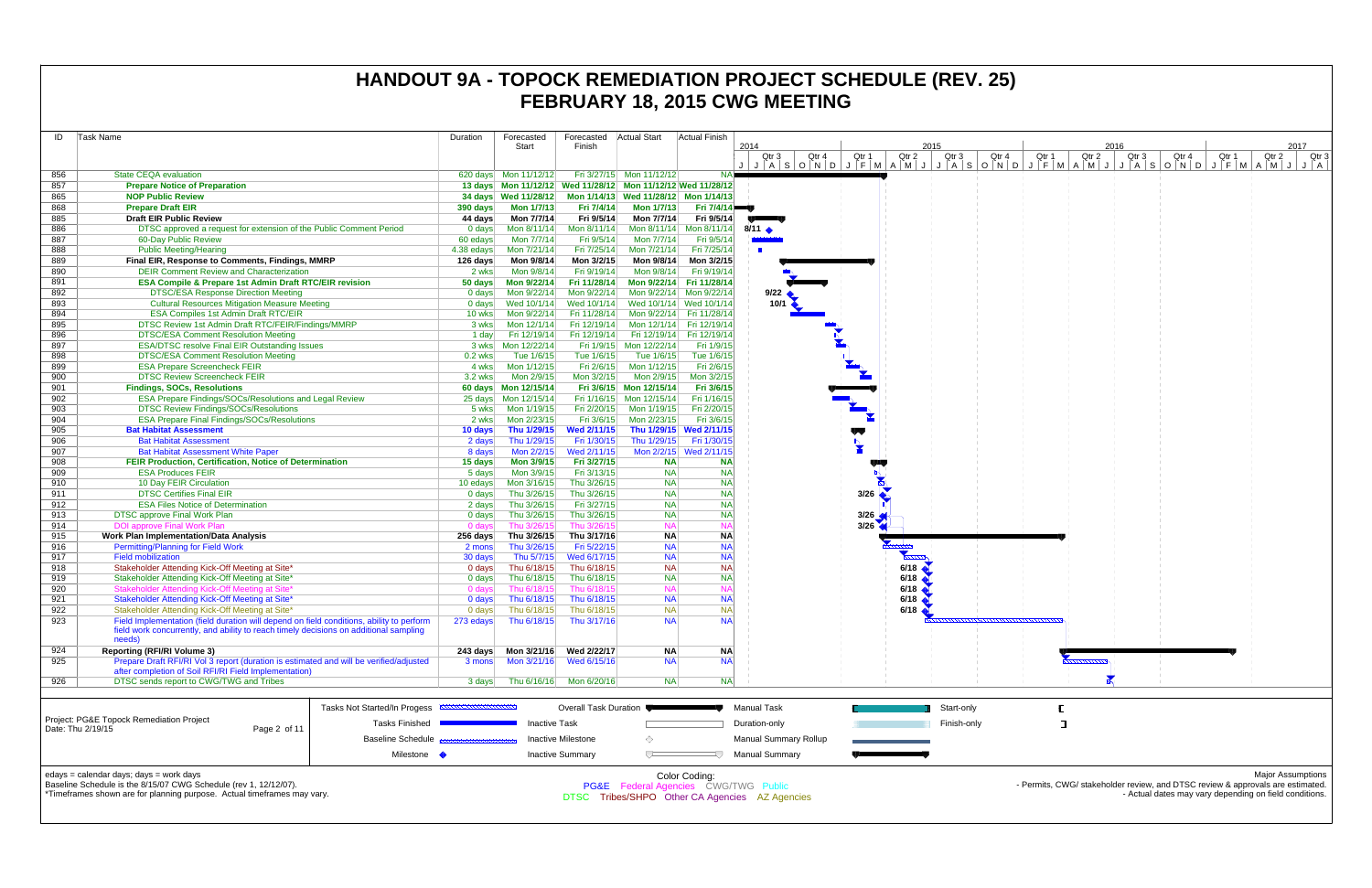| ID           | <b>Task Name</b>                                                                                 | Duration         | Forecasted<br>Start       | Forecasted<br>Finish       | Actual Start                         | Actual Finish                        | 2014<br>Qtr 4<br>Qtr 3                                              |       | 2015<br>Qtr 2 | Qtr 3       | Qtr 4 |
|--------------|--------------------------------------------------------------------------------------------------|------------------|---------------------------|----------------------------|--------------------------------------|--------------------------------------|---------------------------------------------------------------------|-------|---------------|-------------|-------|
|              |                                                                                                  |                  |                           |                            |                                      |                                      | $J   A   S   O   N   D   J   F   M   A   M   J   J   A   S   O   N$ | Qtr 1 |               |             |       |
| 927          | <b>CWG/TWG</b> review/comment                                                                    | 2 mons           | Tue 6/21/16               | Wed 8/17/16                | <b>NA</b>                            | <b>NA</b>                            |                                                                     |       |               |             |       |
| 928          | Tribes review/comment                                                                            | 2 mons           | Tue 6/21/16               | Wed 8/17/16                | <b>NA</b>                            | <b>NA</b>                            |                                                                     |       |               |             |       |
| 929          | DTSC review/comment/provide direction to PG&E                                                    | 2.5 mons         | Tue 6/21/16               | Thu 9/1/16                 | <b>NA</b>                            | <b>NA</b>                            |                                                                     |       |               |             |       |
| 930          | DOI review/comment/provide direction to PG&E                                                     | 2.5 mons         | Tue 6/21/16               | Thu 9/1/16                 | <b>NA</b>                            | <b>NA</b>                            |                                                                     |       |               |             |       |
| 931          | Prepare RTCs (duration is estimated, to be verified after receipt of comments and<br>direction)  | $1.5$ mons       | Thu 9/1/16                | Fri 10/14/16               | <b>NA</b>                            | <b>NA</b>                            |                                                                     |       |               |             |       |
| 932          | CWG/TWG review/comment                                                                           | 30 edays         | Fri 10/14/16              | Sun 11/13/16               | <b>NA</b>                            | <b>NA</b>                            |                                                                     |       |               |             |       |
| 933          | Tribes review/comemnt                                                                            | 30 edays         | Fri 10/14/16              | Sun 11/13/16               | <b>NA</b>                            | <b>NA</b>                            |                                                                     |       |               |             |       |
| 934          | <b>DOI</b> review/comment                                                                        | 45 edays         |                           | Fri 10/14/16 Mon 11/28/16  | <b>NA</b>                            | <b>NA</b>                            |                                                                     |       |               |             |       |
| 935          | <b>DTSC</b> review/comment                                                                       | 45 edays         |                           | Fri 10/14/16 Mon 11/28/16  | <b>NA</b>                            | <b>NA</b>                            |                                                                     |       |               |             |       |
| 936          | Meeting to discuss RTCs (approx. 2 wks after review by CWG/TWG/Tribes/<br>Agencies)              | 0 days           | Fri 10/28/16              | Fri 10/28/16               | <b>NA</b>                            | <b>NA</b>                            |                                                                     |       |               |             |       |
| 937          | Prepare Revised RFI Volume 3 (duration is estimated, to be verified after completion<br>of RTCs) | 2 mons           | Tue 11/29/16              | Wed 1/25/17                | <b>NA</b>                            | <b>NA</b>                            |                                                                     |       |               |             |       |
| 938          | DTSC review/approve Revised RFI/RI Vol. 3                                                        | 4 wks            | Thu 1/26/17               | Wed 2/22/17                | <b>NA</b>                            | <b>NA</b>                            |                                                                     |       |               |             |       |
| 939          | DOI review/approve Revised RFI/RI Vol. 3 Report                                                  | 4 wks            | Thu 1/26/17               | Wed 2/22/17                | <b>NA</b>                            | <b>NA</b>                            |                                                                     |       |               |             |       |
| 940          | <b>CORRECTIVE MEASURES/REMEDIAL ALTERNATIVE DEVELOPMENT</b>                                      | 1527 days        | Mon 3/29/04               | Thu 12/31/09               | Mon 3/29/04                          | <b>NA</b>                            |                                                                     |       |               |             |       |
| 1088         | <b>CORRECTIVE MEASURE STUDY/FEASIBILITY STUDY (CMS/FS) AND RISK ASSESSMENT</b>                   |                  | 4171 days Mon 12/16/02    |                            | Thu 11/1/18 Mon 12/16/02             | <b>NA</b>                            |                                                                     |       |               |             |       |
| 1089         | <b>CMS Work Plan</b>                                                                             |                  | 1465 days Mon 12/16/02    |                            | Tue 6/24/08 Mon 12/16/02 Tue 6/24/08 |                                      |                                                                     |       |               |             |       |
| 1108         | <b>Risk Evaluation - Scoping and CSM</b>                                                         |                  | 2912 days Tue 10/31/06    | Wed 12/13/17               | Tue 10/31/06                         | <b>NA</b>                            |                                                                     |       |               |             |       |
| 1109         | Soil Land Use and Pathway Analysis before Nov. 2007 Group Meeting                                |                  | 265 days Tue 10/31/06     | Fri 10/26/07               | Tue 10/31/06   Fri 10/26/07          |                                      |                                                                     |       |               |             |       |
| 1110         | Scoping for Ecological Risk Assessment Work Plan                                                 | 282 days         | Mon 1/22/07               | Fri 2/15/08                | Mon 1/22/07                          | Fri 2/15/08                          |                                                                     |       |               |             |       |
| 1120         | Soil/Groundwater Risk Assessment Workplan (RAWP)                                                 |                  | 2027.7 days Mon 10/29/07  |                            | Thu 7/30/15 Mon 10/29/07             | NA)                                  |                                                                     |       |               |             |       |
| 1121         | <b>RAWP</b>                                                                                      |                  | 334 days Mon 10/29/07     |                            | Thu 2/5/09 Mon 10/29/07              | Thu 2/5/09                           |                                                                     |       |               |             |       |
| 1147         | <b>RAWP Addendum II</b>                                                                          | 654.7 days       | Fri 1/25/13               | Thu 7/30/15                | Fri 1/25/13                          | <b>NA</b>                            |                                                                     |       |               |             |       |
| 1148         | PG&E submits Revised Arrowweed TM and RAWP Addendum II TM (Proposed<br><b>Changes to RAWP)</b>   | 1 day            | Fri 1/25/13               | Fri 1/25/13                | Fri 1/25/13                          | Fri 1/25/13                          |                                                                     |       |               |             |       |
| 1149         | <b>DTSC forward to CWG/TWG</b>                                                                   | 2 days           | Mon 1/28/13               | Tue 1/29/13                |                                      | Mon 1/28/13 Tue 1/29/13              |                                                                     |       |               |             |       |
| 1150         | Tribal review/comment                                                                            | 91.38 edays      | Tue 1/29/13               | Tue 4/30/13                |                                      | Tue 1/29/13 Tue 4/30/13              |                                                                     |       |               |             |       |
| 1151         | CWG/TWG review on TMs                                                                            | $91.38$ edays    | Tue 1/29/13               | Tue 4/30/13                |                                      | Tue 1/29/13 Tue 4/30/13              |                                                                     |       |               |             |       |
| 1152         | DTSC review/comment on the TMs                                                                   | $91.38$ edays    | Tue 1/29/13               | Tue 4/30/13                |                                      | Tue 1/29/13 Tue 4/30/13              |                                                                     |       |               |             |       |
| 1153<br>1154 | DOI review/comment on the TMs<br>PG&E prepares/submits Response to Comments                      | 91.38 edays      | Tue 1/29/13<br>Wed 5/1/13 | Tue 4/30/13<br>Wed 6/12/13 | Tue 1/29/13                          | Tue 4/30/1<br>Wed 5/1/13 Wed 6/12/13 |                                                                     |       |               |             |       |
| 1155         | <b>DTSC sent RTCs to Tribes</b>                                                                  | 31 days<br>1 day | Mon 6/24/13               | Mon 6/24/13                |                                      | Mon 6/24/13 Mon 6/24/13              |                                                                     |       |               |             |       |
| 1156         | <b>Scoping Meetings for RAWP Addendum II</b>                                                     | $3.05$ mons      | Tue 6/25/13               | Fri 9/20/13                | Tue 6/25/13                          | Fri 9/20/13                          |                                                                     |       |               |             |       |
| 1157         | <b>Exposure assumptions for Recreational User</b>                                                | 0 days           | Fri 4/4/14                | Fri 4/4/14                 | Fri 4/4/14                           | Fri 4/4/1                            |                                                                     |       |               |             |       |
| 1158         | Prepare/submit RAWP Addendum II                                                                  | 5.38 mons        | Tue 10/1/13               | Wed 5/7/14                 | Tue 10/1/13                          | Wed $5/7/14$                         |                                                                     |       |               |             |       |
| 1159         | Hualapai Tribe requested an extension for review/comment                                         | $0$ days         | Tue 6/17/14               | Tue 6/17/14                |                                      | Tue 6/17/14 Tue 6/17/14              |                                                                     |       |               |             |       |
| 1160         | DTSC granted the Hualapai Tribe's extension request                                              | $0$ days         | Wed 6/18/14               | Wed 6/18/14                |                                      | Wed 6/18/14 Wed 6/18/14              |                                                                     |       |               |             |       |
| 1161         | <b>FMIT review/comment</b>                                                                       | 34.38 edays      | Thu 5/8/14                | Wed 6/11/14                |                                      | Thu 5/8/14 Wed 6/11/14               |                                                                     |       |               |             |       |
| 1162         | Hualapai Tribe review/comment                                                                    | 38 days          | Thu 5/8/14                | Mon 6/30/14                |                                      | Thu 5/8/14 Mon 6/30/14               |                                                                     |       |               |             |       |
| 1163         | <b>CWG/TWG</b> review                                                                            | 32.38 edays      | Thu 5/8/14                | Mon 6/9/14                 | Thu 5/8/14                           | Mon 6/9/14                           |                                                                     |       |               |             |       |
| 1164         | <b>DTSC</b> review/comment                                                                       | 82.38 edays      | Thu 5/8/14                | Tue 7/29/14                |                                      | Thu 5/8/14 Tue 7/29/14               |                                                                     |       |               |             |       |
| 1165         | <b>DOI</b> review/comment                                                                        | 83.38 edays      | Thu 5/8/14                | Wed 7/30/14                |                                      | Thu 5/8/14 Wed 7/30/                 |                                                                     |       |               |             |       |
| 1166         | <b>Prepare Response to Comments</b>                                                              | 7.62 mons        | Thu 7/31/14               | Wed 3/11/15                | Thu 7/31/14                          | <b>NA</b>                            |                                                                     |       |               |             |       |
| 1167         | <b>DTSC</b> review/comment                                                                       | 30 edays         | Thu 3/12/15               | Sat 4/11/15                | <b>NA</b>                            | <b>NA</b>                            |                                                                     |       |               |             |       |
| 1168         | <b>DOI</b> review/comment                                                                        | 30 edays         | Thu 3/12/15               | Sat 4/11/15                | <b>NA</b>                            | <b>NA</b>                            |                                                                     |       |               |             |       |
| 1169         | <b>CWG/TWG</b> review/comment                                                                    | 15 edays         | Thu 3/12/15               | Fri 3/27/15                | <b>NA</b>                            | <b>NA</b>                            |                                                                     | 2424  |               |             |       |
| 1170         | Tribal review/comment                                                                            | 15 edays         | Thu 3/12/15               | Fri 3/27/15                | <b>NA</b>                            | <b>NA</b>                            |                                                                     |       |               |             |       |
|              | Tasks Not Started/In Progess                                                                     |                  |                           | Overall Task Duration      |                                      |                                      | <b>Manual Task</b>                                                  |       |               | Start-only  |       |
|              | Project: PG&E Topock Remediation Project<br><b>Tasks Finished</b>                                |                  | <b>Inactive Task</b>      |                            |                                      |                                      | Duration-only                                                       |       |               | Finish-only |       |
|              | Date: Thu 2/19/15<br>Page 3 of 11<br><b>Baseline Schedule</b>                                    |                  |                           | <b>Inactive Milestone</b>  | ◇                                    |                                      | Manual Summary Rollup                                               |       |               |             |       |
|              | Milestone •                                                                                      |                  |                           | <b>Inactive Summary</b>    | ᄃ                                    |                                      | <b>Manual Summary</b>                                               |       |               |             |       |
|              | edays - calendar days: days - work days                                                          |                  |                           |                            |                                      | Color Codina:                        |                                                                     |       |               |             |       |

edays = calendar days; days = work days



Baseline Schedule is the 8/15/07 CWG Schedule (rev 1, 12/12/07). \*Timeframes shown are for planning purpose. Actual timeframes may vary.

Color Coding: PG&E Federal Agencies CWG/TWG Public DTSC Tribes/SHPO Other CA Agencies AZ Agencies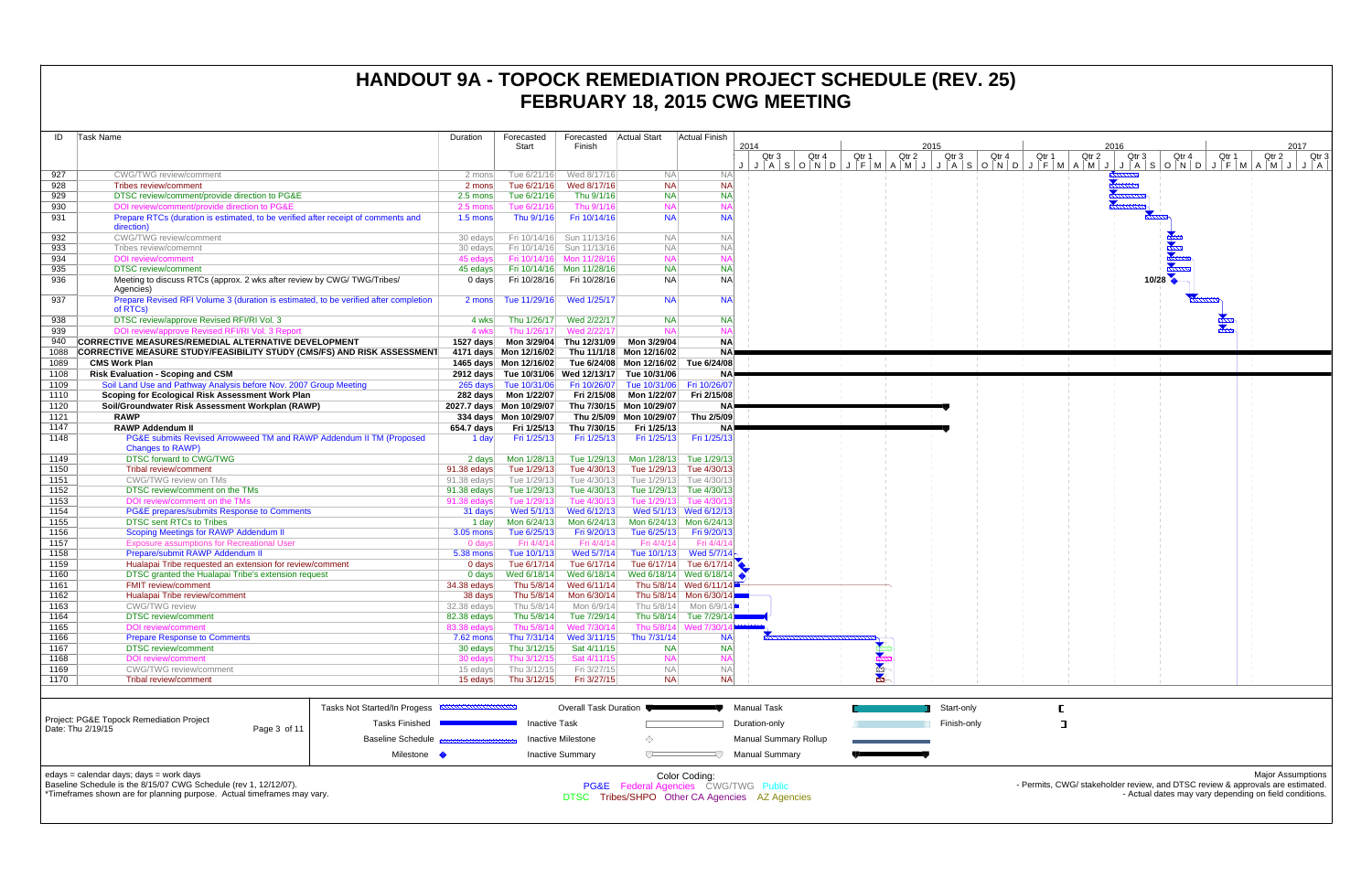|              |                                                                                                                            |                                                                    |                                      |                                         |                                                                         |                                                     | I LUNUANI TU, ZUTU UNU MELIMIY                 |       |       |             |       |       |       |                                                                                |       |                          |
|--------------|----------------------------------------------------------------------------------------------------------------------------|--------------------------------------------------------------------|--------------------------------------|-----------------------------------------|-------------------------------------------------------------------------|-----------------------------------------------------|------------------------------------------------|-------|-------|-------------|-------|-------|-------|--------------------------------------------------------------------------------|-------|--------------------------|
| ID           | Task Name                                                                                                                  | Duration                                                           | Forecasted<br>Start                  | Forecasted<br>Finish                    | <b>Actual Start</b>                                                     | <b>Actual Finish</b>                                | 2014                                           |       |       | 2015        |       |       |       | 2016                                                                           |       | 2017                     |
|              |                                                                                                                            |                                                                    |                                      |                                         |                                                                         |                                                     | Qtr 4<br>Qtr 3                                 | Qtr 1 | Qtr 2 | Qtr 3       | Qtr 4 | Qtr 1 | Qtr 2 | Qtr 4<br>Qtr <sub>3</sub>                                                      | Qtr 1 | Qtr 2<br>Qtr 3           |
| 1171         | Meeting to discuss response to comments (approx. 2 wks after review by<br>CWG/TWG/Tribes/Agencies)                         | $0$ days                                                           | Thu 4/23/15                          | Thu 4/23/15                             | <b>NA</b>                                                               | <b>NA</b>                                           |                                                |       | 4/23  |             |       |       |       | JASONDJFMAMJJJASONDJFMAMJJJASONDJFMAMJJA                                       |       |                          |
| 1172         | <b>Submit Final RAWP Addendum II</b>                                                                                       | 2.7 mons                                                           | Mon 4/13/15                          | Tue 6/30/15                             | <b>NA</b>                                                               | <b>NA</b>                                           |                                                |       |       |             |       |       |       |                                                                                |       |                          |
| 1173         | <b>DTSC</b> review/approve                                                                                                 | 30 edays                                                           | Tue 6/30/15                          | Thu 7/30/15                             | <b>NA</b>                                                               | <b>NA</b>                                           |                                                |       |       |             |       |       |       |                                                                                |       |                          |
| 1174         | DOI review/approve                                                                                                         | 30 edays                                                           | Tue 6/30/15                          | Thu 7/30/15                             | <b>NA</b>                                                               |                                                     |                                                |       |       |             |       |       |       |                                                                                |       |                          |
| 1175         | <b>Groundwater Evaluation</b>                                                                                              |                                                                    |                                      |                                         |                                                                         | Wed 9/10/08 Tue 12/15/09                            |                                                |       |       |             |       |       |       |                                                                                |       |                          |
| 1192         | <b>Soil Evaluation</b>                                                                                                     |                                                                    | 210 days Thu 2/23/17 Wed 12/13/17    |                                         | <b>NA</b>                                                               | <b>NA</b>                                           |                                                |       |       |             |       |       |       |                                                                                |       |                          |
| 1193         | Prepare and submit HH and Eco Soil risk evaluation                                                                         | 16 wks                                                             | Thu 2/23/17                          | Wed 6/14/17                             | <b>NA</b>                                                               | <b>NA</b>                                           |                                                |       |       |             |       |       |       |                                                                                |       |                          |
| 1194<br>1195 | DTSC send Soil Risk Evaluation to CWG/TWG<br><b>DTSC</b> review/comment                                                    | 3 days<br>45 edays                                                 | Thu 6/15/17<br>Mon 6/19/17           | Mon 6/19/17<br>Thu 8/3/17               | <b>NA</b><br><b>NA</b>                                                  | <b>NA</b><br><b>NA</b>                              |                                                |       |       |             |       |       |       |                                                                                |       |                          |
| 1196         | <b>DOI</b> review/comment                                                                                                  | 45 edavs                                                           | Mon 6/19/17                          | Thu 8/3/17                              | <b>NA</b>                                                               |                                                     |                                                |       |       |             |       |       |       |                                                                                |       |                          |
| 1197         | <b>CWG/TWG</b> review/comment                                                                                              | 30 edays                                                           | Mon 6/19/17                          | Wed 7/19/17                             | <b>NA</b>                                                               | <b>NA</b>                                           |                                                |       |       |             |       |       |       |                                                                                |       |                          |
| 1198         | Tribes review/comment                                                                                                      | 30 edays                                                           | Mon 6/19/17                          | Wed 7/19/17                             | <b>NA</b>                                                               | <b>NA</b>                                           |                                                |       |       |             |       |       |       |                                                                                |       |                          |
| 1199         | <b>Prepare Response to Comments</b>                                                                                        | 1 mon                                                              | Fri 8/4/17                           | Fri 9/1/17                              | <b>NA</b>                                                               | <b>NA</b>                                           |                                                |       |       |             |       |       |       |                                                                                |       |                          |
| 1200         | <b>DTSC</b> review/comment                                                                                                 | 45 edays                                                           |                                      | Fri 9/1/17 Mon 10/16/17                 | <b>NA</b>                                                               | <b>NA</b>                                           |                                                |       |       |             |       |       |       |                                                                                |       |                          |
| 1201         | <b>DOI</b> review/comment                                                                                                  | 45 edays                                                           |                                      | Fri 9/1/17 Mon 10/16/17                 | <b>NA</b>                                                               |                                                     |                                                |       |       |             |       |       |       |                                                                                |       |                          |
| 1202         | <b>CWG/TWG</b> review/comment                                                                                              | 30 edays                                                           | Fri 9/1/17                           | Sun 10/1/17                             | <b>NA</b>                                                               | $N_A$                                               |                                                |       |       |             |       |       |       |                                                                                |       |                          |
| 1203<br>1204 | <b>Tribal review/comment</b><br>Meeting to discuss response to comments (approx. 2 wks after review by                     | 30 edays<br>0 days                                                 | Fri 9/1/17<br>Fri 9/15/17            | Sun 10/1/17<br>Fri 9/15/17              | <b>NA</b><br><b>NA</b>                                                  | <b>NA</b><br><b>NA</b>                              |                                                |       |       |             |       |       |       |                                                                                |       | 9/15                     |
|              | CWG/TWG/Tribes/ Agencies)                                                                                                  |                                                                    |                                      |                                         |                                                                         |                                                     |                                                |       |       |             |       |       |       |                                                                                |       |                          |
| 1205         | <b>Finalize risk evaluation</b>                                                                                            | 1 mon                                                              | Tue 10/17/17                         | Tue 11/14/17                            | <b>NA</b>                                                               | <b>NA</b>                                           |                                                |       |       |             |       |       |       |                                                                                |       |                          |
| 1206         | <b>DTSC</b> review/approve                                                                                                 |                                                                    | 1 mon Wed 11/15/17 Wed 12/13/17      |                                         | <b>NA</b>                                                               | <b>NA</b>                                           |                                                |       |       |             |       |       |       |                                                                                |       |                          |
| 1207         | DOI review/approve                                                                                                         |                                                                    | 1 mon Wed 11/15/17 Wed 12/13/17      |                                         | <b>NA</b>                                                               |                                                     |                                                |       |       |             |       |       |       |                                                                                |       |                          |
| 1208         | <b>CMS/FS Report</b>                                                                                                       |                                                                    | 2668 days    Mon 8/18/08             | Thu 11/1/18                             | Mon 8/18/08                                                             | <b>NA</b>                                           |                                                |       |       |             |       |       |       |                                                                                |       |                          |
| 1286         | <b>STATEMENT OF BASIS</b>                                                                                                  | 2416.6 days                                                        | Mon 1/4/10                           | Wed 4/3/19                              | Mon 1/4/10                                                              | NAE                                                 |                                                |       |       |             |       |       |       |                                                                                |       |                          |
| 1301         | <b>RECORD OF DECISION</b>                                                                                                  |                                                                    | 2517 days Fri 12/18/09               | Tue 8/6/19                              | Fri 12/18/09                                                            | NA)<br>NA                                           |                                                |       |       |             |       |       |       |                                                                                |       |                          |
|              | 1324 Section 106 Programmatic Agreement (PA)<br>1357 EIR DOCUMENTATION                                                     | 1449 days                                                          | 1772 days Fri 10/10/08<br>Thu 9/1/05 | Tue 7/21/15<br>Wed 3/2/11               | Fri 10/10/08<br>Thu 9/1/05                                              | Wed 3/2/11                                          |                                                |       |       |             |       |       |       |                                                                                |       |                          |
| 1430         | DESIGN, PERMITTING, AND CONSTRUCTION OF GROUNDWATER REMEDY                                                                 |                                                                    | 1206 days    Mon 1/31/11             |                                         | Fri 9/11/15 Mon 1/31/11                                                 | <b>NA</b>                                           |                                                |       |       |             |       |       |       |                                                                                |       |                          |
| 1431         | Corrective Measure Implementation/Remedial Design (CMI/RD) Workplan                                                        |                                                                    | 199 days    Mon 1/31/11              | Thu 11/3/11                             | Mon 1/31/11                                                             | <b>NA</b>                                           |                                                |       |       |             |       |       |       |                                                                                |       |                          |
| 1445         | Remedial Design (Preliminary, Intermediate, and Pre-Final/Final)                                                           | 1012 days                                                          | Tue 9/20/11                          | Tue 8/4/15                              | Tue 9/20/11                                                             | <b>NA</b>                                           |                                                |       |       |             |       |       |       |                                                                                |       |                          |
| 1446         | <b>Preliminary Design</b>                                                                                                  | 174 days                                                           | Tue 9/20/11                          | Thu 5/17/12                             |                                                                         | Tue 9/20/11 Thu 5/17/12                             |                                                |       |       |             |       |       |       |                                                                                |       |                          |
| 1458         | <b>Intermediate Design</b>                                                                                                 | $501$ days                                                         | Fri 5/18/12                          | Fri 4/18/14                             | Fri 5/18/12                                                             | Fri 4/18/14                                         |                                                |       |       |             |       |       |       |                                                                                |       |                          |
| 1487         | Implementation Plan for Evaluation of Alternative Freshwater Sources                                                       |                                                                    | 422 days Fri 11/16/12                | Mon 6/30/14                             |                                                                         | Fri 11/16/12 Mon 6/30/14                            |                                                |       |       |             |       |       |       |                                                                                |       |                          |
| 1526         | Field Verification of Archaeological/Historical Sites in Groundwater Remedy Footprint                                      | 4 days                                                             | Tue 9/9/14                           | Fri 9/12/14                             | Tue 9/9/14                                                              | Fri 9/12/14                                         |                                                |       |       |             |       |       |       |                                                                                |       |                          |
| 1527<br>1528 | <b>Prepare/submit Field Verification Report</b><br>Survey of Archaelogical/Historical Sites in Expanded Area at Park Moabi | 28 days                                                            |                                      | Mon 9/15/14 Wed 10/22/14<br>Tue 12/2/14 |                                                                         | Mon 9/15/14 Wed 10/22/14<br>Tue 12/2/14 Tue 12/2/14 |                                                |       |       |             |       |       |       |                                                                                |       |                          |
| 1529         | Survey of Biological Resources in Expanded Area at Park Moabi                                                              | 1 day                                                              | Tue 12/2/14<br>3 days Wed 11/19/14   |                                         | Fri 11/21/14 Wed 11/19/14 Fri 11/21/14                                  |                                                     |                                                |       |       |             |       |       |       |                                                                                |       |                          |
| 1530         | Annual archeological monitoring and site condition assessments                                                             |                                                                    | 7 days Thu 12/11/14                  |                                         | Fri 12/19/14 Thu 12/11/14 Fri 12/19/14                                  |                                                     |                                                |       |       |             |       |       |       |                                                                                |       |                          |
| 1531         | Pre-Final/Final Design (include plan for decommissioning, removal, and                                                     | 347 days                                                           | Mon 4/7/14                           | Tue 8/4/15                              | Mon 4/7/14                                                              | NA)                                                 |                                                |       |       |             |       |       |       |                                                                                |       |                          |
|              | restoration of IM3 facility)                                                                                               |                                                                    |                                      |                                         |                                                                         |                                                     |                                                |       |       |             |       |       |       |                                                                                |       |                          |
| 1532         | Documents submitted in advance of 90%                                                                                      |                                                                    |                                      |                                         | 140 days    Ved 4/30/14    Tue 11/11/14    Ved 4/30/14                  |                                                     |                                                |       |       |             |       |       |       |                                                                                |       |                          |
| 1553         | Prepare/submit Pre-Final Design Package                                                                                    | $5.29$ mons                                                        | Mon 4/7/14                           | Mon 9/8/14                              | Mon 4/7/14                                                              | Mon 9/8/14                                          |                                                |       |       |             |       |       |       |                                                                                |       |                          |
| 1554         | DTSC forward to CWG/TWG                                                                                                    | 1 day                                                              | Tue 9/9/14                           | Tue 9/9/14                              | Tue 9/9/14<br>1 day Tue 10/21/14 Tue 10/21/14 Tue 10/21/14 Tue 10/21/14 | Tue 9/9/14                                          |                                                |       |       |             |       |       |       |                                                                                |       |                          |
| 1555<br>1556 | Agencies' direction #1 on Supplemental 90%<br>Agencies' direction #2 on Supplemental 90%                                   |                                                                    |                                      |                                         | 1 day Tue 12/23/14 Tue 12/23/14 Tue 12/23/14 Tue 12/23/14               |                                                     |                                                |       |       |             |       |       |       |                                                                                |       |                          |
| 1557         | Prepare/submit Supplemental Pre-Final Design Package                                                                       | $104.38$ edays                                                     | Tue 10/21/14                         |                                         | Mon 2/2/15 Tue 10/21/14 Mon 2/2/15                                      |                                                     |                                                |       |       |             |       |       |       |                                                                                |       |                          |
| 1558         | CWG/TWG review/comment on Pre-Final Design Package                                                                         | 187 edays                                                          | Wed 9/10/14                          |                                         | Mon 3/16/15 Wed 9/10/14                                                 |                                                     |                                                |       |       |             |       |       |       |                                                                                |       |                          |
| 1559         | <b>Tribal Consultation</b>                                                                                                 |                                                                    |                                      |                                         | Mon 3/16/15 Wed 10/8/14                                                 | <b>NA</b>                                           |                                                |       |       |             |       |       |       |                                                                                |       |                          |
|              |                                                                                                                            |                                                                    |                                      |                                         |                                                                         |                                                     |                                                |       |       |             |       |       |       |                                                                                |       |                          |
|              |                                                                                                                            | <b>Tasks Not Started/In Progess</b><br>,,,,,,,,,,,,,,,,,,,,,,,,,,, |                                      | Overall Task Duration                   |                                                                         |                                                     | Manual Task                                    |       |       | Start-only  |       |       |       |                                                                                |       |                          |
|              | Project: PG&E Topock Remediation Project                                                                                   | <b>Tasks Finished</b>                                              | <b>Inactive Task</b>                 |                                         |                                                                         |                                                     | Duration-only                                  |       |       | Finish-only |       |       |       |                                                                                |       |                          |
|              | Date: Thu 2/19/15<br>Page 4 of 11                                                                                          |                                                                    |                                      |                                         |                                                                         |                                                     |                                                |       |       |             |       |       |       |                                                                                |       |                          |
|              |                                                                                                                            | <b>Baseline Schedule</b>                                           |                                      | <b>Inactive Milestone</b>               |                                                                         |                                                     | <b>Manual Summary Rollup</b>                   |       |       |             |       |       |       |                                                                                |       |                          |
|              |                                                                                                                            | Milestone •                                                        |                                      | <b>Inactive Summary</b>                 | ▽                                                                       |                                                     | <b>Manual Summary</b>                          |       |       |             |       |       |       |                                                                                |       |                          |
|              |                                                                                                                            |                                                                    |                                      |                                         |                                                                         |                                                     |                                                |       |       |             |       |       |       |                                                                                |       |                          |
|              | edays = calendar days; days = work days<br>Baseline Schedule is the 8/15/07 CWG Schedule (rev 1, 12/12/07).                |                                                                    |                                      |                                         | <b>PG&amp;E</b> Federal Agencies CWG/TWG Public                         | Color Coding:                                       |                                                |       |       |             |       |       |       | - Permits, CWG/ stakeholder review, and DTSC review & approvals are estimated. |       | <b>Major Assumptions</b> |
|              | *Timeframes shown are for planning purpose. Actual timeframes may vary.                                                    |                                                                    |                                      |                                         |                                                                         |                                                     | DTSC Tribes/SHPO Other CA Agencies AZ Agencies |       |       |             |       |       |       | - Actual dates may vary depending on field conditions.                         |       |                          |
|              |                                                                                                                            |                                                                    |                                      |                                         |                                                                         |                                                     |                                                |       |       |             |       |       |       |                                                                                |       |                          |
|              |                                                                                                                            |                                                                    |                                      |                                         |                                                                         |                                                     |                                                |       |       |             |       |       |       |                                                                                |       |                          |

| edays = calendar days; days = work days<br>Baseline Schedule is the 8/15/07 CWG Schedule (rev 1, 12/12/07). |              |                                                     |                         | Color Coding:<br><b>PG&amp;E</b> Federal Agencies CWG/TWG Public |                       |             |
|-------------------------------------------------------------------------------------------------------------|--------------|-----------------------------------------------------|-------------------------|------------------------------------------------------------------|-----------------------|-------------|
|                                                                                                             |              | Milestone                                           | <b>Inactive Summary</b> |                                                                  | Manual Summarv        |             |
|                                                                                                             |              | Baseline Schedule <b>Base constants and a</b>       | Inactive Milestone      |                                                                  | Manual Summary Rollup |             |
| Project: PG&E Topock Remediation Project<br>Date: Thu 2/19/15                                               | Page 4 of 11 | <b>Tasks Finished</b>                               | <b>Inactive Task</b>    |                                                                  | Duration-only         | Finish-only |
|                                                                                                             |              | Tasks Not Started/In Progess <b>EXAMPLE REPORTS</b> | Overall Task Duration ■ |                                                                  | Manual Task           | Start-only  |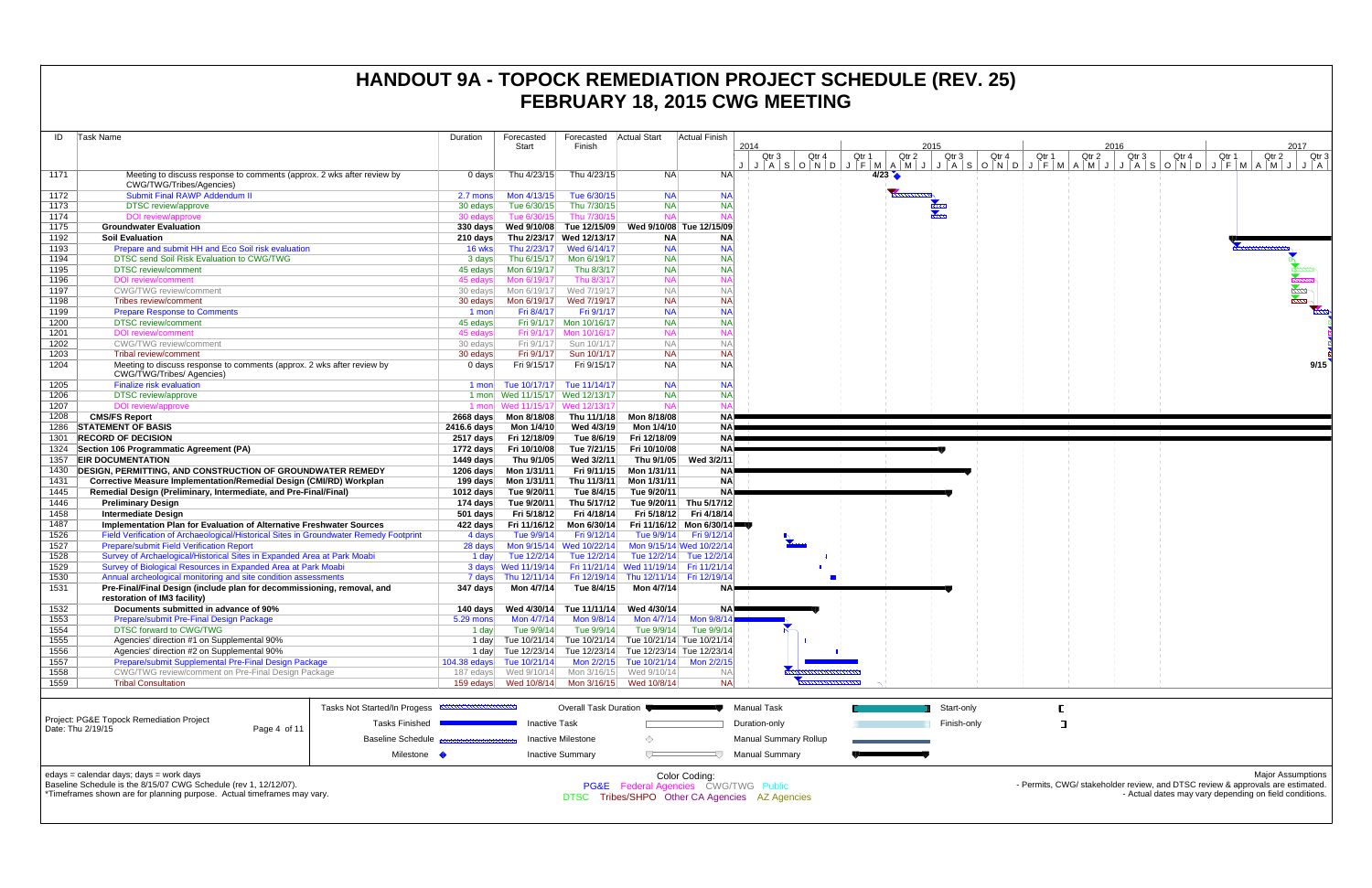| ID           | Task Name                                                                                                                                               | Duration                              | Forecasted                               | Forecasted                 | <b>Actual Start</b>        | <b>Actual Finish</b>                 |                                                |                |                          |                |                        |       |                                                                                                                                          |
|--------------|---------------------------------------------------------------------------------------------------------------------------------------------------------|---------------------------------------|------------------------------------------|----------------------------|----------------------------|--------------------------------------|------------------------------------------------|----------------|--------------------------|----------------|------------------------|-------|------------------------------------------------------------------------------------------------------------------------------------------|
|              |                                                                                                                                                         |                                       | Start                                    | Finish                     |                            |                                      | 2014<br>Qtr 3<br>Qtr 4                         | Qtr 1<br>Qtr 2 | 2015<br>Qtr <sub>3</sub> | Qtr 4<br>Qtr 1 | 2016<br>Qtr 2<br>Qtr 3 | Qtr 4 | 2017<br>Qtr 3<br>Qtr 1<br>Qtr 2                                                                                                          |
|              |                                                                                                                                                         |                                       |                                          |                            |                            |                                      |                                                |                |                          |                |                        |       |                                                                                                                                          |
| 1560         | BLM process after close of comment period                                                                                                               | 15 edays                              | Mon 3/16/15                              | Tue 3/31/15                | <b>NA</b>                  |                                      |                                                |                |                          |                |                        |       |                                                                                                                                          |
| 1561         | <b>DTSC review/comment on Final Design Package</b>                                                                                                      | 202 edays                             | Wed 9/10/14                              | Tue 3/31/15                | Wed 9/10/14                | <b>NA</b>                            |                                                |                |                          |                |                        |       |                                                                                                                                          |
| 1562         | <b>DOI review/comment on Final Design Package</b>                                                                                                       | 202 edays                             | Wed 9/10/14                              | Tue 3/31/15                | Wed 9/10/14                |                                      |                                                |                |                          |                |                        |       |                                                                                                                                          |
| 1563         | Comments resolution (duration depends on quantity and nature of comment. Duration<br>to be confirmed after discussion of RTC process with stakeholders) | 12 wks                                | Tue 3/31/15                              | Mon 6/22/15                | NA.                        | <b>NA</b>                            |                                                |                |                          |                |                        |       |                                                                                                                                          |
| 1564         | Prepare/submit Final Design Package (duration to be confirmed after receipt of                                                                          | 1 mon                                 | Tue 6/23/15                              | Tue 7/21/15                | <b>NA</b>                  | <b>NA</b>                            |                                                |                |                          |                |                        |       |                                                                                                                                          |
|              | comments and RTCs)                                                                                                                                      |                                       |                                          |                            |                            |                                      |                                                |                |                          |                |                        |       |                                                                                                                                          |
| 1565         | DTSC approves design (depending on CEQA review)                                                                                                         | 2 wks                                 | Wed 7/22/15                              | Tue 8/4/15                 | <b>NA</b>                  | <b>NA</b>                            |                                                |                |                          |                |                        |       |                                                                                                                                          |
| 1566         | DOI approves design                                                                                                                                     | 2 wks                                 | Wed 7/22/15                              | Tue 8/4/15                 | <b>NA</b>                  |                                      |                                                |                |                          |                |                        |       |                                                                                                                                          |
| 1567<br>1568 | <b>Construction/Remedial Action Work Plan</b><br>Prepare/submit Draft Work Plan                                                                         | 347 days<br>5.29 mons                 | Mon 4/7/14<br>Mon 4/7/14                 | Tue 8/4/15<br>Mon 9/8/14   | Mon 4/7/14<br>Mon 4/7/14   | NAP<br>Mon 9/8/14                    |                                                |                |                          |                |                        |       |                                                                                                                                          |
| 1569         | DOI forward to DTSC/CWG/TWG                                                                                                                             | 1 day                                 | Tue 9/9/14                               | Tue 9/9/14                 | Tue 9/9/14                 | Tue 9/9/                             |                                                |                |                          |                |                        |       |                                                                                                                                          |
| 1570         | CWG/TWG review/comment on Draft Work Plan                                                                                                               | 187 edays                             | Wed 9/10/14                              | Mon 3/16/15                | Wed 9/10/14                | <b>NAI</b>                           |                                                |                |                          |                |                        |       |                                                                                                                                          |
| 1571         | <b>Tribal Consultation on Draft Work Plan</b>                                                                                                           | 159 edays                             | Wed 10/8/14                              | Mon 3/16/15                | Wed 10/8/14                | <b>NA</b>                            |                                                |                |                          |                |                        |       |                                                                                                                                          |
| 1572         | BLM process after close of comment period                                                                                                               | 15 edavs                              | Mon 3/16/15                              | Tue 3/31/15                | <b>NA</b>                  |                                      |                                                |                |                          |                |                        |       |                                                                                                                                          |
| 1573         | DOI review/comment on Draft Work Plan                                                                                                                   | 195.38 edays                          | Tue 9/16/14                              | Tue 3/31/15                | <b>NA</b>                  |                                      |                                                |                |                          |                |                        |       |                                                                                                                                          |
| 1574         | <b>DTSC review/comment on Draft Work Plan</b>                                                                                                           | $195.38$ edays                        | Tue 9/16/14                              | Tue 3/31/15                | <b>NA</b>                  | <b>NA</b>                            |                                                |                |                          |                |                        |       |                                                                                                                                          |
| 1575         | Comments resolution (duration depends on quantity and nature of comment. Duration to<br>be confirmed after discussion of RTC process with stakeholders) | 12 wks                                | Tue 3/31/15                              | Mon 6/22/15                | <b>NA</b>                  | <b>NA</b>                            |                                                |                |                          |                |                        |       |                                                                                                                                          |
| 1576         | Prepare/submit Final Work Plan (duration to be confirmed after receipt of comments and                                                                  | 1 mon                                 | Tue 6/23/15                              | Tue 7/21/15                | <b>NA</b>                  | <b>NA</b>                            |                                                |                |                          |                |                        |       |                                                                                                                                          |
|              | RTCs)                                                                                                                                                   |                                       |                                          |                            |                            |                                      |                                                |                |                          |                |                        |       |                                                                                                                                          |
| 1577         | DTSC approves Final Work Plan (depending on CEQA review)                                                                                                | 2 wks                                 | Wed 7/22/15                              | Tue 8/4/15                 | <b>NA</b>                  | <b>NA</b>                            |                                                |                |                          |                |                        |       |                                                                                                                                          |
| 1578         | CEQA Evaluation of Work Plan (depending on CEQA documentation. To be determined                                                                         | 9.65 mons                             | Tue 9/16/14                              | Thu 6/25/15                | <b>NA</b>                  | <b>NA</b>                            |                                                |                |                          |                |                        |       |                                                                                                                                          |
|              | after initiate checklist)                                                                                                                               |                                       |                                          |                            |                            |                                      |                                                |                |                          |                |                        |       |                                                                                                                                          |
| 1579         | <b>DOI approves Final Work Plan</b>                                                                                                                     | 2 wks                                 | Wed 7/22/15                              | Tue 8/4/15                 | <b>NA</b>                  |                                      |                                                |                |                          |                |                        |       |                                                                                                                                          |
| 1580         | ROWs/Easements/Landowner Agreements/Approvals/Compliance                                                                                                | 63 days                               | Tue 6/9/15                               | Thu 9/3/15                 | <b>NA</b>                  | <b>NA</b>                            |                                                |                |                          |                |                        |       |                                                                                                                                          |
| 1583<br>1584 | <b>Community Outreach</b><br>Prepare/Issue Project Update Factsheet                                                                                     | 1027 days<br>4 mons                   | Fri 10/7/11<br>Fri 10/7/11               | Fri 9/11/15<br>Tue 1/31/12 | Fri 10/7/11<br>Fri 10/7/11 | NA.<br>Tue 1/31/12                   |                                                |                |                          |                |                        |       |                                                                                                                                          |
| 1585         | <b>Community Outreach Activities (State)</b>                                                                                                            | 1022 days                             | Fri 10/7/11                              | Fri 9/4/15                 | Fri 10/7/11                | <b>NA</b>                            |                                                |                |                          |                |                        |       |                                                                                                                                          |
| 1586         | Update mailing list                                                                                                                                     | 2.95 mons                             | Fri 10/7/11                              | Fri 12/30/11               |                            | Fri 10/7/11 Fri 12/30/11             |                                                |                |                          |                |                        |       |                                                                                                                                          |
| 1587         | <b>Conduct Community Survey</b>                                                                                                                         | $1.62$ mons                           | Tue 1/31/12                              | Fri 3/16/12                | Tue 1/31/12                | Fri 3/16/12                          |                                                |                |                          |                |                        |       |                                                                                                                                          |
| 1588         | <b>Conduct Community Interview</b>                                                                                                                      | 2 mons                                | Wed 4/25/12                              | Thu 6/21/12                | Wed 4/25/12 Thu 6/21/12    |                                      |                                                |                |                          |                |                        |       |                                                                                                                                          |
| 1589         | Prepare/Issue Community Outreach Plan                                                                                                                   | 7.1 mons                              | Mon 3/19/12                              | Wed 1/16/13                | Mon 3/19/12 Wed 1/16/1     |                                      |                                                |                |                          |                |                        |       |                                                                                                                                          |
| 1590         | Prepare/Issue factsheet for Corrective Measures Implementation                                                                                          | 30 edays                              | Wed 8/5/15                               | Fri 9/4/15                 | <b>NA</b>                  | <b>NA</b>                            |                                                |                |                          |                |                        |       |                                                                                                                                          |
| 1591         | <b>Outreach/Public Participation Activities (Federal)</b>                                                                                               | 27 days                               | <b>Wed 8/5/15</b>                        | Fri 9/11/15                | <b>NA</b>                  |                                      |                                                |                |                          |                |                        |       |                                                                                                                                          |
| 1592<br>1593 | Prepare/issue factsheet for Remedy Implementation<br><b>Open house (Multiple Locations)</b>                                                             | 30 edays<br>1 wk                      | Wed 8/5/15<br>Mon 9/7/15                 | Fri 9/4/15<br>Fri 9/11/15  | <b>NA</b><br><b>NA</b>     | <b>NA</b>                            |                                                |                |                          |                |                        |       |                                                                                                                                          |
| 1594         | <b>Project Contracting</b>                                                                                                                              | 5 mons                                |                                          | Tue 7/21/15 Mon 12/14/15   | <b>NA</b>                  | N <sub>A</sub>                       |                                                |                |                          |                |                        |       |                                                                                                                                          |
|              | Construction (this is a preliminary construction schedule for planning purposes only.                                                                   | 1017.5 days                           |                                          | Mon 12/7/15 Wed 10/30/19   | <b>NA</b>                  | <b>NA</b>                            |                                                |                |                          |                |                        |       |                                                                                                                                          |
|              | See Section 3, Construction Approaches and Sequencing, of the Construction/Remedial                                                                     |                                       |                                          |                            |                            |                                      |                                                |                |                          |                |                        |       |                                                                                                                                          |
|              | <b>Action Work Plan for details)</b>                                                                                                                    |                                       |                                          |                            |                            |                                      |                                                |                |                          |                |                        |       |                                                                                                                                          |
| 1596         | <b>Pre-Construction</b>                                                                                                                                 |                                       |                                          | Tue 4/5/16                 | <b>NA</b>                  | <b>NA</b>                            |                                                |                |                          |                |                        |       |                                                                                                                                          |
| 1597         | <b>Mobilization</b>                                                                                                                                     |                                       | 113 edays Mon 12/14/15                   | Tue 4/5/16                 | <b>NA</b>                  | <b>NA</b>                            |                                                |                |                          |                |                        |       |                                                                                                                                          |
| 1598<br>1599 | <b>Site Preparation</b><br><b>Stakeholder Attending Kick-Off Meeting at Site</b>                                                                        |                                       | 0 days Mon 12/14/15 Mon 12/14/15         |                            | <b>NA</b>                  | NA<br><b>NA</b>                      |                                                |                |                          | 12/14          |                        |       |                                                                                                                                          |
| 1600         | <b>Stakeholder Attending Kick-Off Meeting at Site</b>                                                                                                   |                                       | 0 days Mon 12/14/15 Mon 12/14/15         |                            | <b>NA</b><br><b>NA</b>     | <b>NA</b>                            |                                                |                |                          | 12/14          |                        |       |                                                                                                                                          |
| 1601         | Stakeholder Attending Kick-Off Meeting at Site                                                                                                          |                                       |                                          |                            | <b>NA</b>                  | <b>NA</b>                            |                                                |                |                          |                |                        |       |                                                                                                                                          |
| 1602         | Stakeholder Attending Kick-Off Meeting at Site                                                                                                          | 1 day                                 |                                          | Mon 12/7/15    Mon 12/7/15 | <b>NA</b>                  | <b>NA</b>                            |                                                |                |                          |                |                        |       |                                                                                                                                          |
| 1603         | Stakeholder Attending Kick-Off Meeting at Site                                                                                                          | 1 day                                 |                                          | Mon 12/7/15    Mon 12/7/15 | <b>NA</b>                  | NA                                   |                                                |                |                          |                |                        |       |                                                                                                                                          |
| 1604         | <b>Construction Activities</b>                                                                                                                          |                                       | 941.8 days    Mon 2/15/16    Tue 9/24/19 |                            | <b>NA</b>                  | <b>NA</b>                            |                                                |                |                          |                |                        |       |                                                                                                                                          |
|              | <b>Tasks Not Started/In Progess</b>                                                                                                                     | <b><i><u>INNUMBURNUMBURNU</u></i></b> |                                          | Overall Task Duration      |                            |                                      |                                                |                |                          |                |                        |       |                                                                                                                                          |
|              | Project: PG&E Topock Remediation Project                                                                                                                |                                       |                                          |                            |                            |                                      | Manual Task                                    |                | Start-only               |                |                        |       |                                                                                                                                          |
|              | <b>Tasks Finished</b><br>Date: Thu 2/19/15<br>Page 5 of 11                                                                                              |                                       | <b>Inactive Task</b>                     |                            |                            |                                      | Duration-only                                  |                | Finish-only              | ᄀ              |                        |       |                                                                                                                                          |
|              | <b>Baseline Schedule</b>                                                                                                                                |                                       |                                          | <b>Inactive Milestone</b>  | ◇                          |                                      | Manual Summary Rollup                          |                |                          |                |                        |       |                                                                                                                                          |
|              | Milestone •                                                                                                                                             |                                       |                                          | <b>Inactive Summary</b>    | $\overline{C}$             |                                      | <b>Manual Summary</b>                          |                |                          |                |                        |       |                                                                                                                                          |
|              |                                                                                                                                                         |                                       |                                          |                            |                            |                                      |                                                |                |                          |                |                        |       |                                                                                                                                          |
|              | edays = calendar days; days = work days                                                                                                                 |                                       |                                          |                            |                            | Color Coding:                        |                                                |                |                          |                |                        |       | <b>Major Assumptions</b>                                                                                                                 |
|              | Baseline Schedule is the 8/15/07 CWG Schedule (rev 1, 12/12/07).<br>*Timeframes shown are for planning purpose. Actual timeframes may vary.             |                                       |                                          |                            |                            | PG&E Federal Agencies CWG/TWG Public |                                                |                |                          |                |                        |       | - Permits, CWG/ stakeholder review, and DTSC review & approvals are estimated.<br>- Actual dates may vary depending on field conditions. |
|              |                                                                                                                                                         |                                       |                                          |                            |                            |                                      | DTSC Tribes/SHPO Other CA Agencies AZ Agencies |                |                          |                |                        |       |                                                                                                                                          |